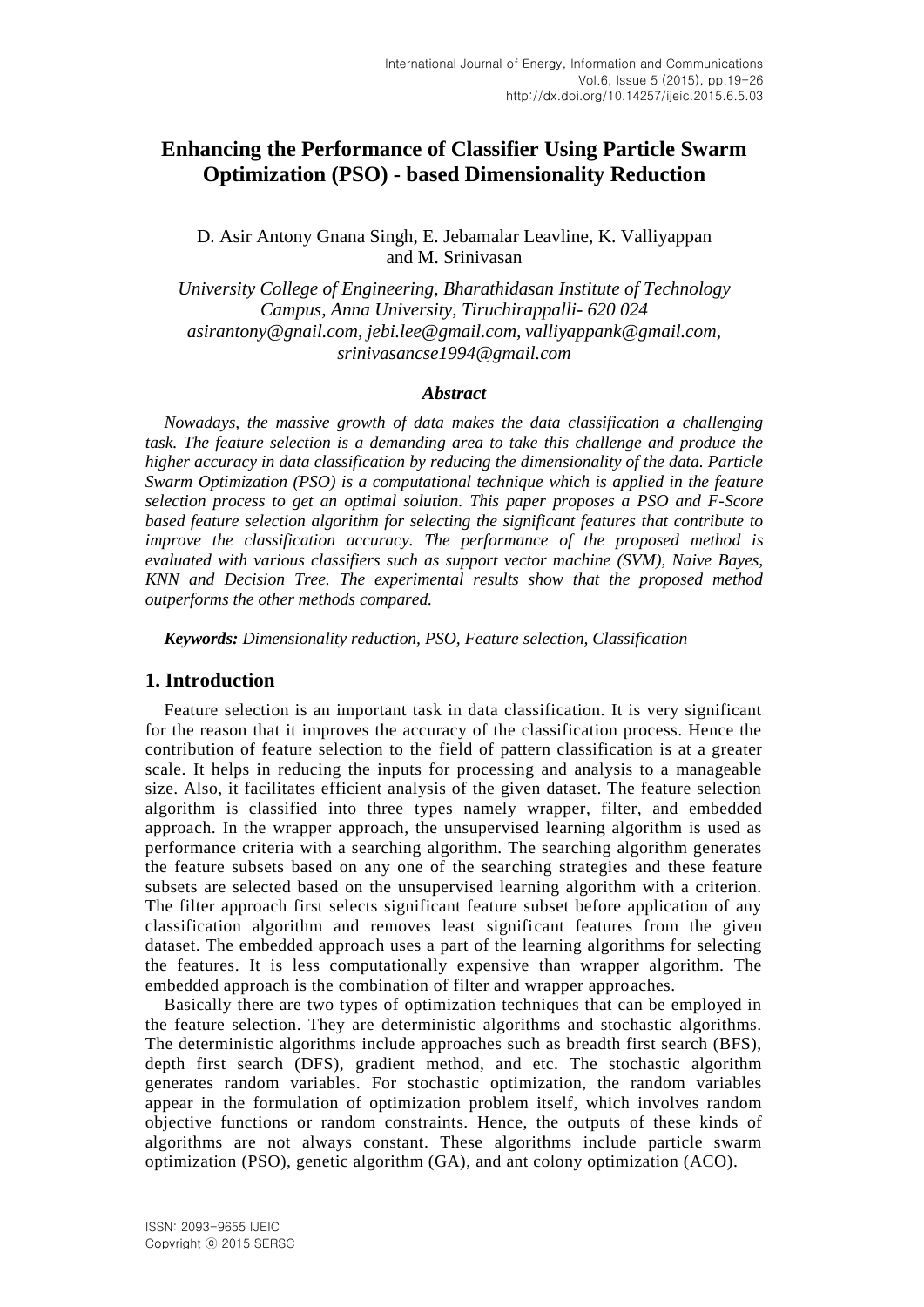The breadth-first search is a graphical data structure. It traverses along the breadth of the tree. It can be employed in applications for finding the shortest path in a graph. The depth first search is a graphical data structure. It traverses along the depth of the tree. It has its applications in the areas of artificial intelligence and web crawling. The genetic algorithm is an evolutionary algorithm based on natural selection. It is used in optimization and search problems. It includes the genetic functions of inheritance, mutation, selection and crossover. Genetic algorithm is initialized with a random population. The fitness of every individual in the population is evaluated by a fitness function. The ant colony optimization algorithm was initially proposed to find the shortest path in the graph of travelling sales person problem. This algorithm is also an evolutionary algorithm. It was proposed based on the behaviour of ants. The ants travel from their nest in search of food. They find the path of the food using the pheromone deposited by other ants. Pheromone is a substance released into the environment by ants.

The remainder of this paper is organized as follows: Section 2 reviews the literature related to the proposed work, Section 3 describes the proposed work, Section 4 discusses the results and Section 5 concludes the paper.

# **2. Related Works**

This section explores the research works related to our proposed method. Yuanning et al. proposed a feature selection based on PSO in order to improve the classification accuracy. They used the F-Score method for feature selection. Further, they described about the multiple swarm particle swarm optimization (MSPSO) for feature selection [1] in comparison with genetic algorithm and grid search. Alejandro et al. described the use of binary particle swarm optimization for classification (BSO). They have used the concept of association rules and patterns for classification using PSO. It also deals with Monk's problem in classification [2]. Laskari et al. proposed the use of PSO for minimization and maximization problems. The results of PSO are compared with sequential quadratic programming approach. It explains the ability of PSO to solve minimax problems in the field of Mathematics [3].

The authors Rabab *et al.*, used particle swarm optimization for face recognition. The feature selection methods used in this work are discrete cosine transform (DCT) and discrete wavelet transforms (DWT). The results of this paper show that PSO with feature selection gives higher classification accuracy in the face recognition system [4]. E. K. Tang *et al.*, depicted the use of particle swarm optimization in gene selection. This paper uses PSO with least square support vector machines for finding the classification accuracy. As this paper classifies genes, it has used microarray data such as Leukemia, Carcinoma and Golima datasets [5]. Yamille del Valle *et al.*, discussed different variants of PSO. They also described the use of PSO in power systems [6]. Jagdeep Kaur *et al.*, used particle swarm optimization for classification of remote sensing images. They employed PSO with clustering and uses kappa statistic for classification [7]. Barnali Sahua *et al.*, illustrated the use of particle swarm optimization for classification of Microarray cancer data. Support Vector Machines, k-nearest neighbour and probabilistic neural network are used as evaluators for the optimized feature subset [8]. Tiago Sousa et al. proposed the use of particle swarm for data mining tasks such as classification. It compares the results with different forms of PSO such as Discrete PSO and Continuous PSO [9]. F. Van presented an empirical analysis of particle swarm optimization. It also includes theoretical analysis of particle swarm optimization [10]. From the review of the literature, it is identified that the PSO provides better solution to solve the problem of feature selection in real world applications. The F-score feature selection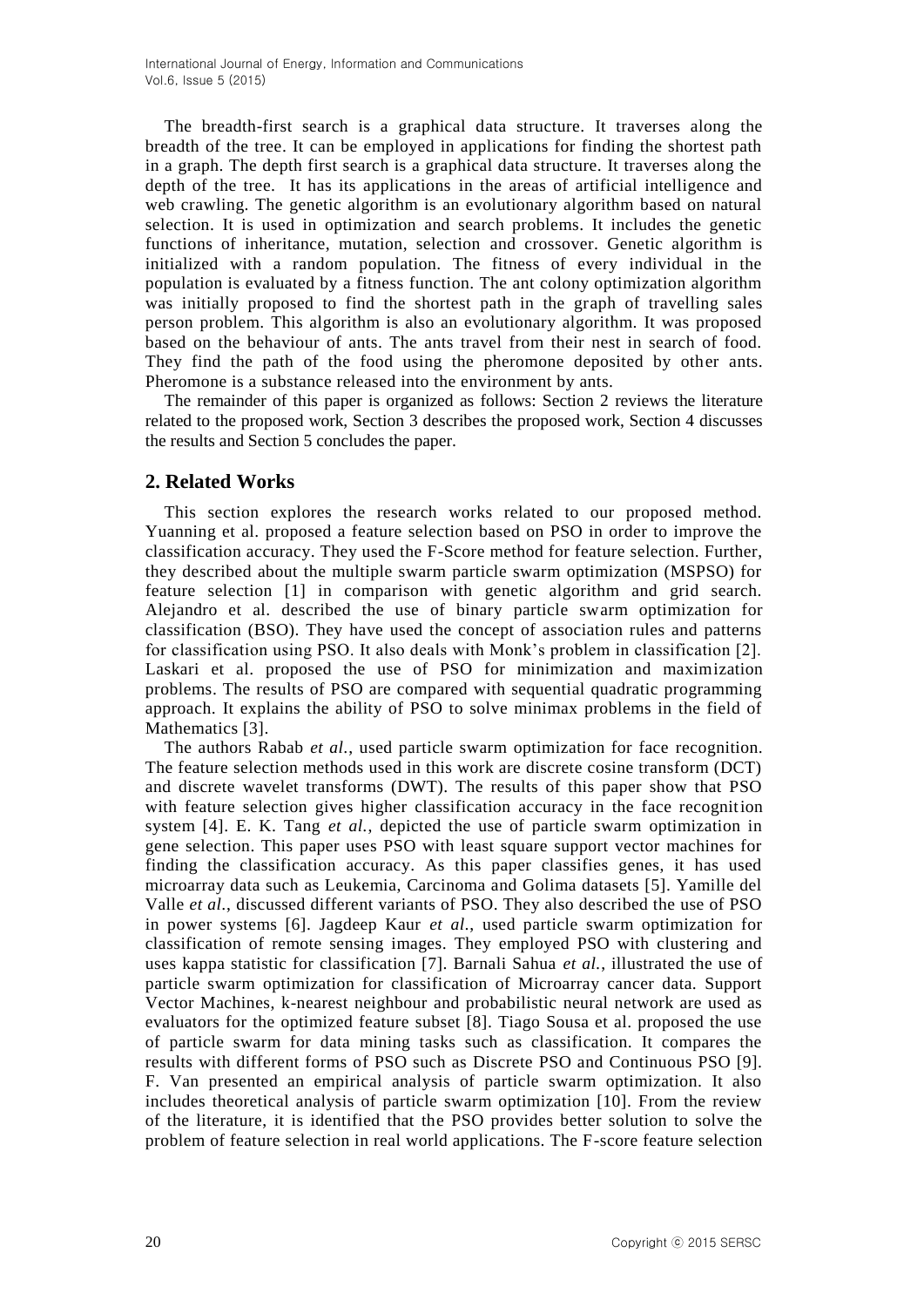measure is considerably better to adopt in the feature selection process to calculate the weight of the features based on their significance.

### **3. Proposed Work**

The proposed method is implemented in two forms: One is with PSO and the other is PSO with F-score. The details of dataset and the methodology are described below.

#### **3.1. Details of Dataset**

The datasets (Table. 1) are collected from various domains for the conduction of the experiment. The Ionosphere and Lung cancer dataset are collected from the UCI repository [11]. The Imports-85 is collected from the MATLAB sample dataset repository.

| S.No | <b>Name</b> | <b>No. of Features</b> | <b>No. of Instances</b> | <b>No. of Classes</b> |
|------|-------------|------------------------|-------------------------|-----------------------|
|      | Ionosphere  |                        | 35 i                    |                       |
|      | Lung cancer |                        |                         |                       |
|      | Imports-85  |                        | 205                     |                       |

**Table 1. Details of the Dataset**

#### **3.2. F-Score Calculation**

F-Score is a metric to find the importance of a feature. The score of the features in the data set is calculated using the following formula:

$$
F_i = \frac{\sum_{j=1}^{l} (\overline{x}_i^{(j)} - \overline{x}_i)^2}{\sum_{j=1}^{l} \frac{1}{n_j - 1} \sum_{k=1}^{n_j} (x_{k,i}^{(j)} - x_i^{(j)})^2}
$$

where  $\overline{x_i^{(j)}}$ <br>- Average of ith feature in j<sup>th</sup> data set  $-\overline{x_i}$ . Average of ith feature in the whole data set  $n_j$  - No. of instances in j<sup>th</sup> data set  $-i<sup>th</sup>$  feature of  $k<sup>th</sup>$  instance in j<sup>th</sup> data set

# **3.3. PSO Algorithm**

Particle swarm optimization is an optimization technique that finds a solution by several iterations. It works by a population consisting of a set of particles. Each particle is associated with a position and a velocity. The position and vel ocity of the particles are updated using simple mathematical formulae. It contains 2 best positions known as local best and global best. Local best is the best position of the current particle and global best is the position of the overall particles. It is a metaheuristic approach. It means that it finds a lower level method to find the solution to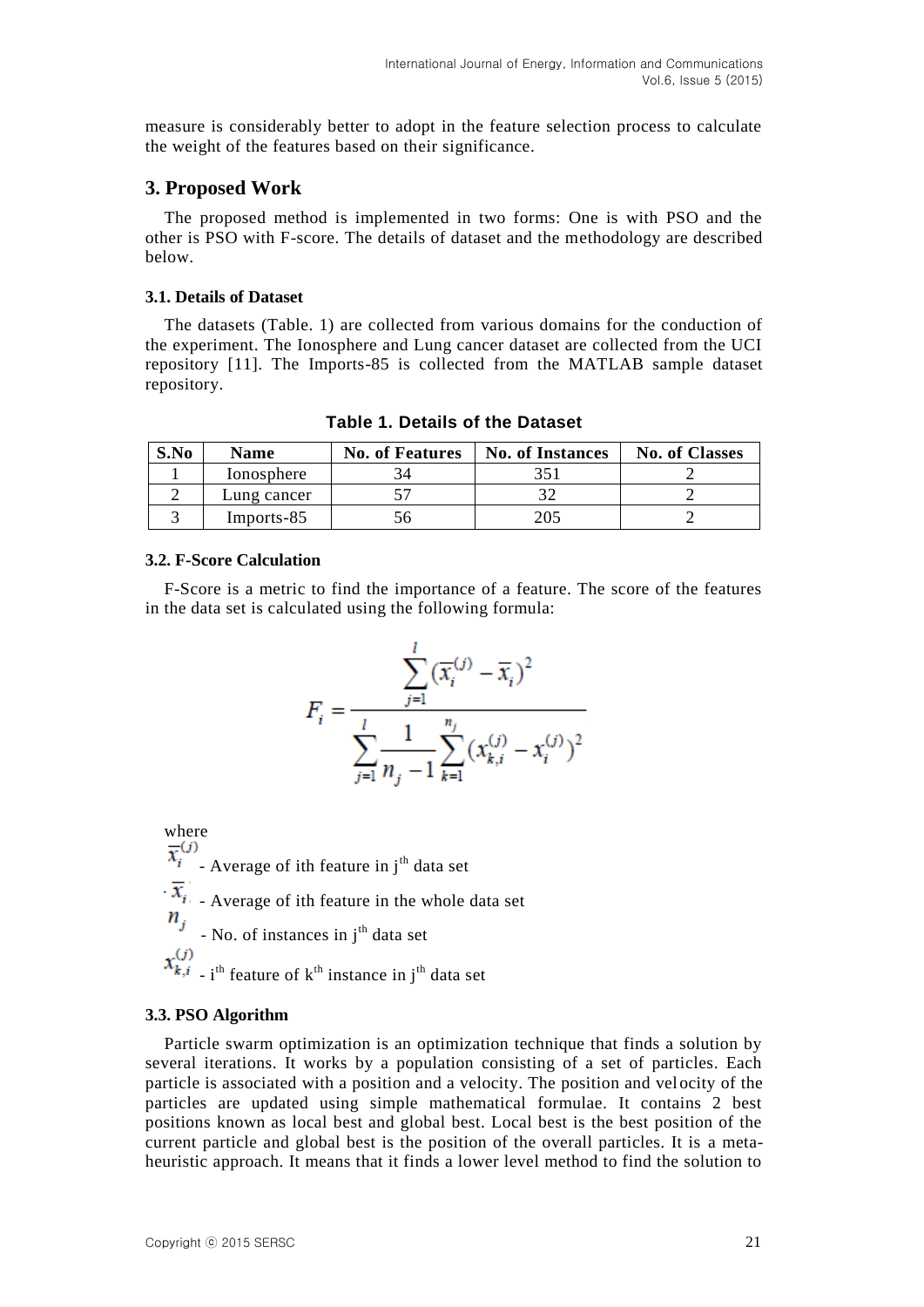the given optimization problem. Meta-heuristic optimization follows the stochastic approach for optimization.

| <b>Parameter</b>      | Value                                         |  |  |
|-----------------------|-----------------------------------------------|--|--|
| Population size       | 20-30 (Empirical Analysis)                    |  |  |
| No. of particles      | No. of features in the data set               |  |  |
| Inertia coefficient-w | 0.8 (Empirical Analysis)                      |  |  |
| C <sub>1</sub>        | 2 (Empirical Analysis)                        |  |  |
| C <sub>2</sub>        | 2 (Empirical Analysis)                        |  |  |
| Maximum Number of     | According to the problem                      |  |  |
| Iteration             |                                               |  |  |
| Position              | Randomly generated from Population Size       |  |  |
|                       | and No. of Particles                          |  |  |
| Velocity              | Randomly generated from Population Size       |  |  |
|                       | and No. of Particles                          |  |  |
| Xp                    | Fitness of current particle                   |  |  |
| pbestp                | Local best position of particles-Initially    |  |  |
|                       | zero                                          |  |  |
| gbest                 | Global best position of the overall particles |  |  |

#### **Table 2. Parameters and their Initialized Values used in the Algorithm**

#### **3.4. Calculation of the Fitness Function**

The work starts with particle swarm optimization and chooses the features using F-Score metric. Then the dataset with the selected subset of features is passed to different classifiers. Hence it can be noted that the proposed method is based on the filter algorithm of classification. The classification accuracy is found for a set of selected features. The fitness function in PSO is calculated using the following formulae:

$$
fitness_i = \theta_a \times \text{positive} \quad + \theta_b \times \left[ \frac{\sum_{j=1}^{N_b} F(FS(i))}{\sum_{k=1}^{N_b} F(k)} \right].
$$

Where  $\theta_a$ - Weight for features based on F-Score. The features with greater F-Score gets a greater weight,

θb- Weight based on the instance of the class. If the class instance is positive it is 1otherwise it is zero

Positive ratio - Ratio of no. of positive class instances in the data set to the total no. of instances in the data set

F(FS(i))- Function for calculating the score of the selected features

 $F(F(k))$ - Function for calculating the score of all the features

#### **3.5. Proposed Algorithm:**

**Initialize Population** // Population Size, No. of particles, position, velocity, local best, global best & maximum number of iterations

while(maximum iteration no. is not met) for each member in population for each particle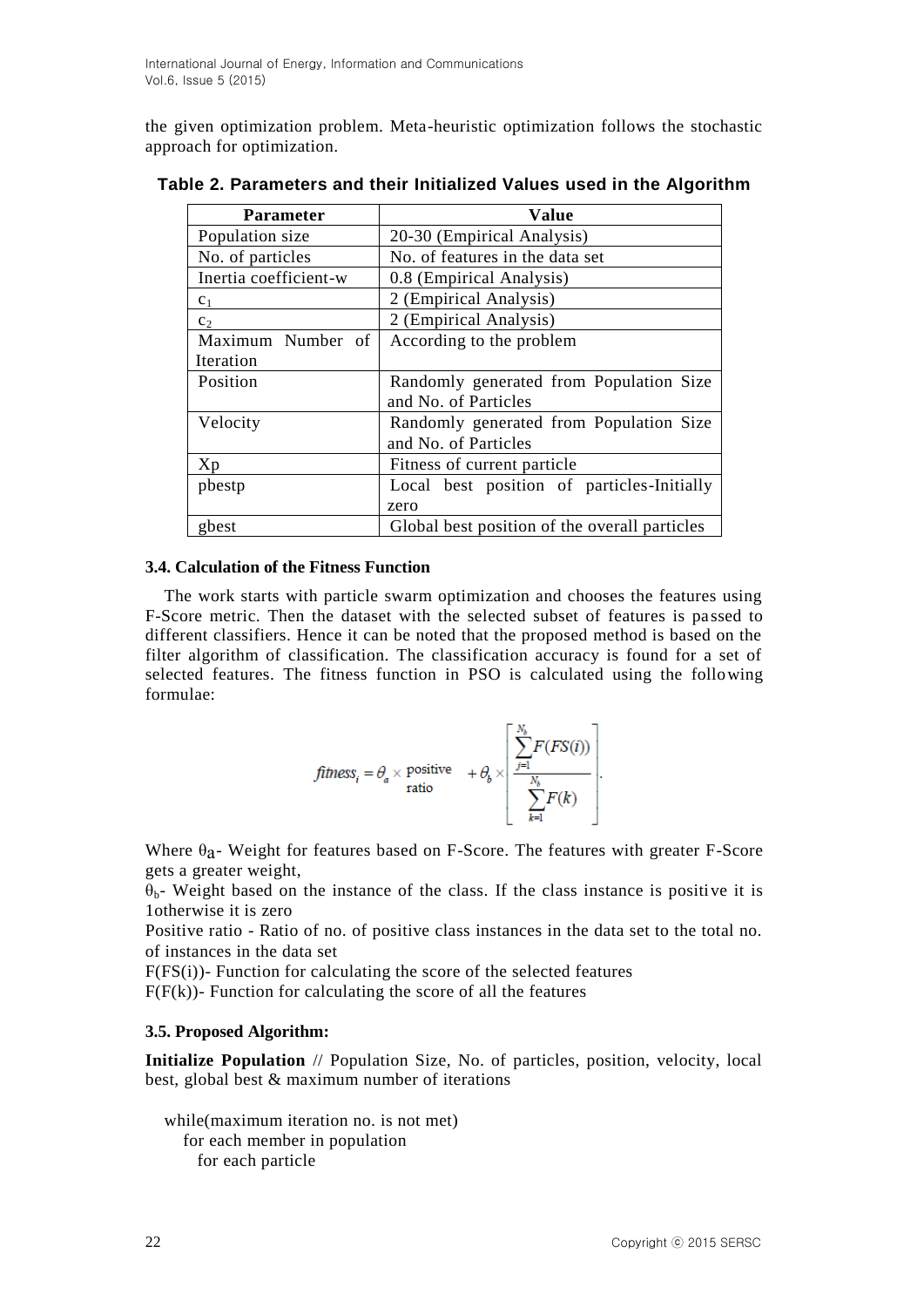```
 Evaluate the fitness function
            if fitness of Xp >fitness of pbestp
               Update pbestp=Xp 
             end if 
             if fitness of Xp>gbest
               Update gbest=Xp 
             end if 
                for each member in population
                  for each particle 
                     Updated Velocity v=w*old velocity+c1*rand1*(pbestpd-
                                 xpd)+c2*rand2*(gbestd-xpd) 
                     xpd= xpd+vpd 
                               v
e
                    sol = \frac{1}{1+e^{-t}}=1
                              1
                      if rand(\alpha) < sol
                          posn=1
                        else
                          posn=0 
                        end if
                   end for 
                end for
        end for
      end for
end while
```
# **4. Experimental Procedures**

In this proposed method, two experimental procedures are carried out as explained in the following sections.

# **4.1. Experimental steps for PSO with F-Score**

1. Collect the dataset.

2. Calculate the scores of each feature using F-Score formula.

 3. Set the threshold value for F-Score as the mean value of F-Score of all the features.

4. Select the features that are above the threshold value.

5. Execute Particle Swarm Optimization algorithm with the selected set of features.

6. PSO algorithm further optimises the features and selects a subset of features.

 7. The selected subset of features is evaluated using evaluators such as support vector machine, Naïve Bayes, K-nearest neighbor and decision tree.

8. The classification accuracy is found for each set of evaluators.

#### **4.2. Experimental steps for PSO without F-Score**

1. Collect the dataset.

2. Calculate the scores of each feature using F-Score formula.

 3. Set the threshold value for F-Score as the mean value of F-Score of all the features.

4. Select the features that are above the threshold value.

5. Then PSO algorithm is again executed without selecting any features.

6. It optimises the features and a subset is selected.

7. This subset of features is also sent to the same set of evaluators.

8. The classification accuracy is calculated for each set of evaluators.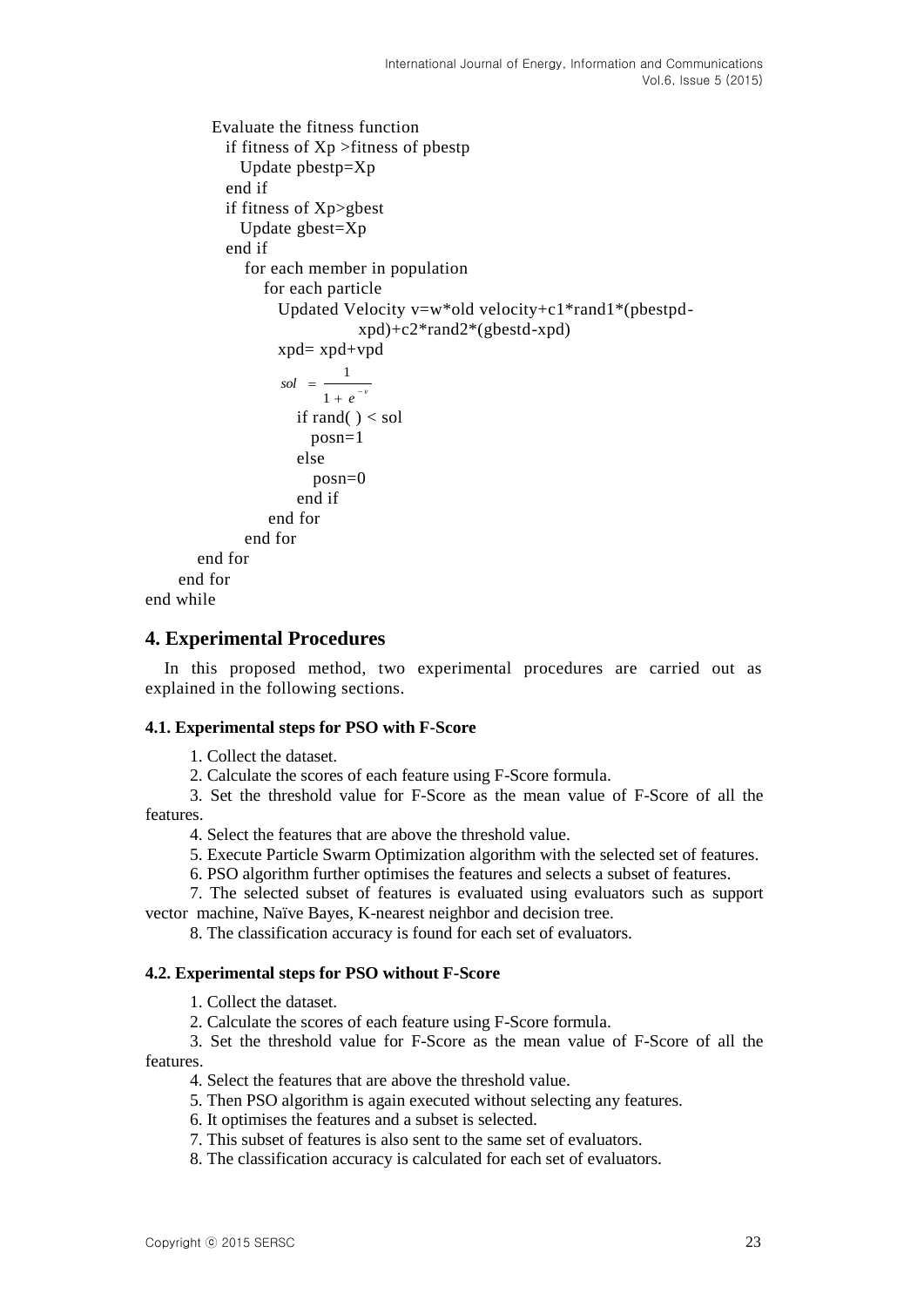International Journal of Energy, Information and Communications Vol.6, Issue 5 (2015)

# **5. Results and Discussion**

In order to evaluate the performance of the proposed method in terms of classification accuracy, the experiment is conducted using three classifiers namely support vector machine (SVM), Naive Bayes (NB), k-nearest neighbour (k-NN), and decision tree with the three datasets Ionosphere, Lung Cancer, and Imports and the results are obtained and shown in the Figure 1.



**Figure 1. Performance Comparison of the Proposed Method**

# **6. Conclusion**

In this paper, particle swarm optimization-based feature selection is proposed for improving the performance of the classifiers in terms of the classification accuracy. This method improves the classification accuracy compared to other method. This proposed method employs the particle swarm optimization and the F-score feature selection metrics. This work can be extended with combining other optimization technique to improve the performance of the classifiers.

# **References**

- [1] Y. Liua, G. Wanga, H. Chena, H. Donga, X. Zhua and S. Wanga, "An improved particle swarm optimization for feature selection", Journal of Bionic Engineering, vol. 8, no. 2, **(2011)**, pp. 191-200.
- [2] A. Cervantes, I. M. Galván and P. Isasi, "Binary particle swarm optimization in classification", **(2005)**.
- [3] E. C. Laskari, K. E. Parsopoulos and M. N. Vrahatis, "Particle swarm optimization for minimax problems", Proceedings of the IEEE Congress on Evolutionary Computation, Honolulu, HI, **(2002)**, pp. 1576-1581.
- [4] R. M. Ramadan and R. F. Abdel-Kader, "Face recognition using particle swarm optimization-based selected features", International Journal of Signal Processing, Image Processing and Pattern Recognition, vol. 2, no. 2, **(2009)**, pp. 51-65.
- [5] E. Ke Tang, P. N. Suganthan and X. Yao, "Feature selection for microarray data using least squares svm and particle swarm optimization", Proceedings of the IEEE Symposium on Computational Intelligence in Bioinformatics and Computational Biology, **(2005)** November 14-15, pp. 1-8.
- [6] Y. Del Valle, G. K. Venayagamoorthy, S. Mohagheghi, J. C. Hernandez and R. G. Harley, "Particle swarm optimization: basic concepts, variants and applications in power systems", IEEE Transactions on Evolutionary Computation, vol. 12, no. 2, **(2008)**, pp. 171-195.
- [7] J. Kaur and K. Kaur, "Remote Image Classification Using Particle Swarm Optimization", International Journal of Emerging Technology and Advanced Engineering, vol. 2, no. 7, **(2012)**, pp. 470-473.
- [8] B. Sahu and D. Mishra, "A novel feature selection algorithm using particle swarm optimization for cancer microarray data", Procedia Engineering, vol. 38, **(2012)**, pp. 27-31.
- [9] T. Sousa, A. Silva and A. Neves, "Particle swarm based data mining algorithms for classification tasks", Parallel Computing, vol. 30, no. 5, **(2004)**, pp. 767-783.
- [10] F. Van den Bergh and A. Petrus Engelbrecht, "A study of particle swarm optimization particle trajectories", Information sciences, vol. 176, no. 8, **(2006)**, pp. 937-971.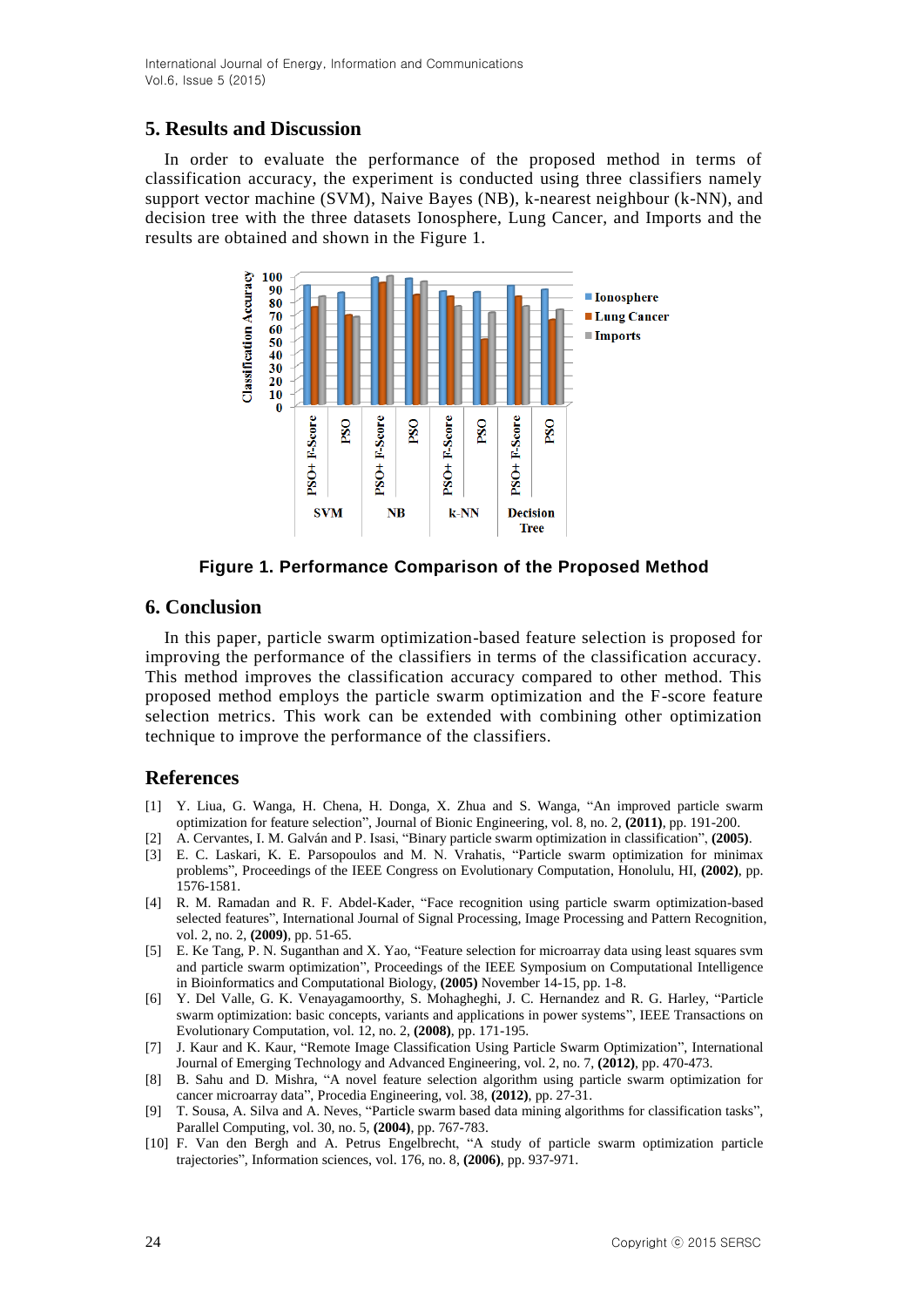[11] M. Lichman, "UCI Machine Learning Repository", [http://archive.ics.uci.edu/ml]. Irvine, CA: University of California, School of Information and Computer Science, **(2013)**.

# **Authors**



**D. Asir Antony Gnana Singh** is with Department of Computer Science and Engineering Bharathidasan Institute of Technology, Anna University, Tiruchirappalli, Tamil Nadu, India. He received his B.E and M.E degree in Computer Science and Engineering from Anna University, Chennai, Tamil Nadu, India in 2005 and 2008 respectively and currently pursuing Ph.D at Anna University, Chennai, India. He has published a good number of research papers in International Journals and conferences. His research interests are data mining, wireless networks, parallel computing, mobile computing, computer networks, image processing, software engineering, soft computing, teaching learning process and engineering education. He has participated and co-coordinated the faculty development programmes in India and abroad. He is a Review/Editorial committee member of several reputed journals and also he is a Member of ISTE, IET and IAENG.



**Dr. E. Jebamalar Leavline** is with Department of Electronics and Communication Engineering, Bharathidasan Institute of Technology, Anna University, Tiruchirappalli, Tamil Nadu, India. She received her B.E, Electronics and Communication Engineering in 2005 and M.E in Applies Electronics in 2008, and Ph.D in 2015 from Anna University, Chennai, Tamil Nadu, India. Also she is a M.B.A graduate in Education Management. She has published a good number of research papers in reputed International Journals and conferences. Her research interests includes image processing, signal processing, VLSI design, data mining, teaching learning process and engineering education. She is a Review committee member of several reputed journals and also he is a Member of ISTE and IAENG.

**K. Valliyappan and M. Srinivasan** are Under Graduate (B. E) students of Department of Computer Science and Engineering Bharathidasan Institute of Technology, Anna University, Tiruchirappalli, Tamil Nadu, India.